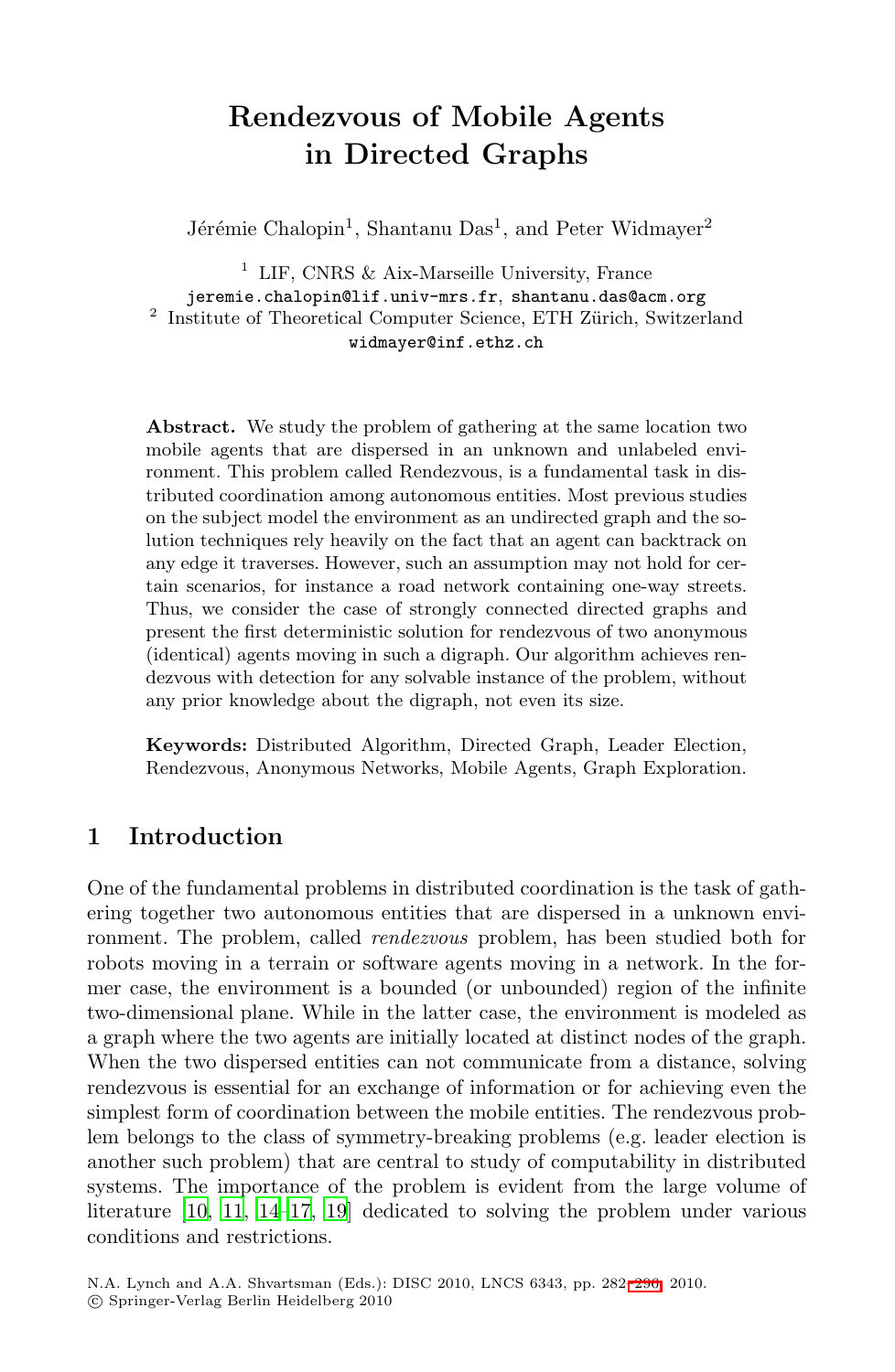For rendezvous in graphs, almost all previous results were restricted to undirected graphs. However, in many scenarios, it is natural to model the environment as a directed graph. For instance, in a communication network such as the internet, it may be possible to communicate in only one direction along some of the channels. Another example of a directed graph is a road network containing some one way streets.

To the best of our knowledge, there are no known results on rendezvous of agents in arbitrary and unknown directed graphs. Moreover, the solutions for the undirected graphs do not carry over to the case of digraphs, as they heavily rely on the ability of the agents to backtrack on a traveled path.

In this paper, we show how two identical agents can rendezvous in an unknown digraph. The agents are allowed to move along the arcs of the digraph from the tail end to head end. We assume the digraph to be strongly connected so that any node of the digraph can be reached. An agent located at any node  $v$  of the digraph can choose one of the several arcs outgoing from  $v$  and this choice is made by a deterministic algorithm which specifies the moves of the agents. The idea is to design an algorithm that when executed by each agent ensures that after a finite number of moves, the agents terminate in exactly one node of the digraph. In the most general setting, the nodes of the graph are anonymous (i.e. the agents can not distinguis[h](#page-13-0) [be](#page-13-1)[tw](#page-13-2)[een](#page-14-4) [nod](#page-14-5)es of the same degree) and the agents themselves do not have any unique identifiers either. In this setting, rendezvous can not be solved in arbitrary graphs, using deterministic algorithms. We thus focus on the problem of "rendezvous with detect" where the agents rendezvous if and only if it is deterministically possible for the given instance, and otherwise stop and report that problem is not solvable. Solv[ing](#page-13-3) rendezvous usually requires the agents to completely explore the digraph. Exploration of unknown and unlabeled graphs (or digraphs) is difficult unless the agents are allowed to mark the nodes. As in several previous papers on the topic [3, 4, 9, 11, 13], we allow the agents to mark nodes of the digraphs by writing on whiteboards available [a](#page-13-4)t each node.

**Related Wor[ks:](#page-14-6)** The problems of rendezvous and leader election has been extensively studied from the point of view of computability in unknown and unlabeled graphs, starting from the work [of](#page-13-1) [Ang](#page-13-5)[luin](#page-14-7) [\[2](#page-14-1)][. M](#page-14-2)any researchers have focussed on characterizing the conditions unde[r w](#page-14-4)hich d[istr](#page-14-1)ibuted coordination problems (such as leader election) can be solved in t[he](#page-14-0) absence of unique identifiers for the participating entities. Characterizations of the solvable instances for leader election [in](#page-13-6) *message passing systems* have been provided by Boldi *et al.* [7] and by Yamashita and Kameda [18] among others. The rendezvous problem which falls under the same class of symmetry breaking problems, has been solved under various different assumptions such as distinct labels for the agents, sense of direction information, or under a synchronous setting (e.g. [4, 10, 16, 17, 19]). The problem has been studied for specific topologies such as rings [11], tori [17], trees [15] as well as in the most general case of an unlabeled terrain [14]. The idea of solving rendezvous by marking the starting locations with tokens was first proposed by Baston and Gal [5].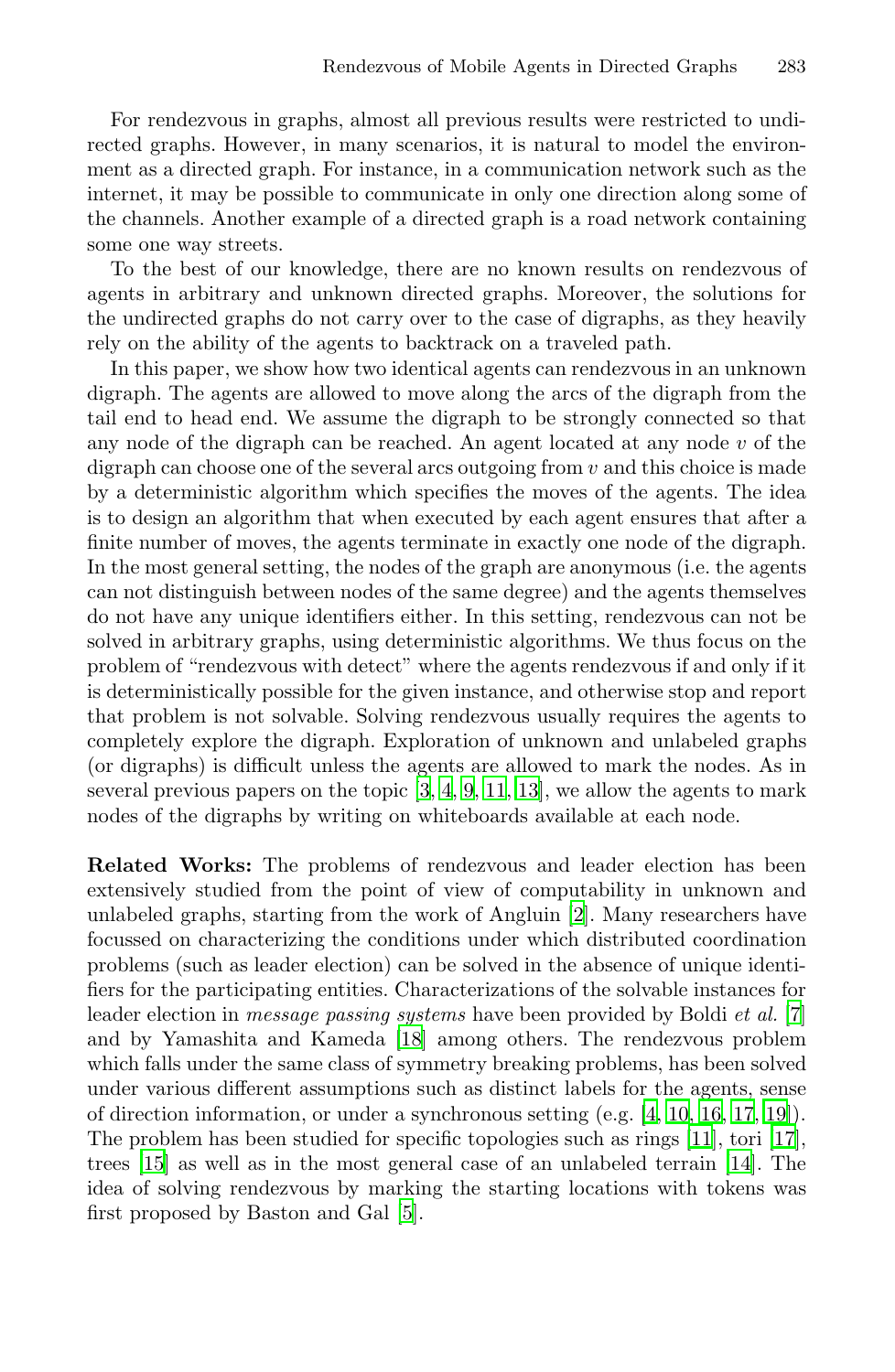#### 284 J. Chalopin, S. Das, and P. Widmayer

Most of the above results are for undirected graphs. Boldi and Vigna [7, 8] consider[ed](#page-13-7) directed graphs and they introduced the concept of *fibrations* to illustrate certain properties of digraphs. For instance, they showed that deterministic leader election is solvable only in *fibration-free* digraphs.

For directed [gra](#page-14-5)phs, even exploration using deterministic algorithms is relatively difficult compared to undirected graphs. The problem of exploring and constructing a map of an unknown strongly connected digraph has been studied previously, from the point of view of minimizing the number of arc traversals [\(](#page-13-8)also called the "moves" complexity). For exploration of node-labelled digraphs, [th](#page-13-2)e best known algorithm [1] has a cost of  $O(d^{\log d} * m)$  moves for a digraph G having deficiency d (i.e. d arcs are needed to make G Eulerian). Another optimization criteria is minimizing the amount of memory required by an agent to explore a directed graph (See e.g. [13])

When the nodes of the digraph are not labelled, it is necessary to mark the nodes so that they can be recognized on subsequent visits. Exploration of unlabeled and unknown digraphs using pebbles to mark vertices, has been studied by Bender et al. [6]. A related problem of searching for a black hole has been recently studied for directed graphs (see [9]).

**Our Results:** We study the rendezvous problem for two identical agents starting from arbitrary locations in strongly connected directed graphs in the absence of unique identifiers. We present an algorithm for solving *Rendezvous with Detect* in any strongly connected digraph. Our results give a characterization of the solvable instances for rendezvous in this setting. Thus, our result generalizes previous results on rendezvous in undirected graphs to the more general case of directed graphs. The algorithm considered in this paper requires  $O(m.n)$  moves for graphs of  $n$  nodes and  $m$  edges, whereas for undirected graphs, the same problem can be solved in  $O(m)$  moves. Our algorithm is universal and works for digraphs of arbitrary size and topology (i.e. no prior knowledge about the digraph is required).

## **2 Definitions and Properties**

### **2.1 Our Model**

The environment where the agents are operating is represented by a strongly connected directed graph  $G = (V, A)$  where V is the set of nodes and A is the set of arcs of G. We denote by n and m, the number of nodes and the number of arcs of G, respectively. There are two identical mobile agents located in two distinct nodes of the digraph G. The agents execute the same algorithm and start from the same initial state (though not necessarily at the same time). The agents do not have any prior knowledge of the graph  $G$ , not even  $n$ , the size of  $G$ . Every action performed by an agent takes a finite but otherwise unpredictable amount of time. The node from where an agent  $a$  starts the algorithm (i.e. the initial location) is called the *homebase* of agent a, denoted by  $h(a)$ . The objective of the agents is to solve rendezvous i.e. meet at any unspecified node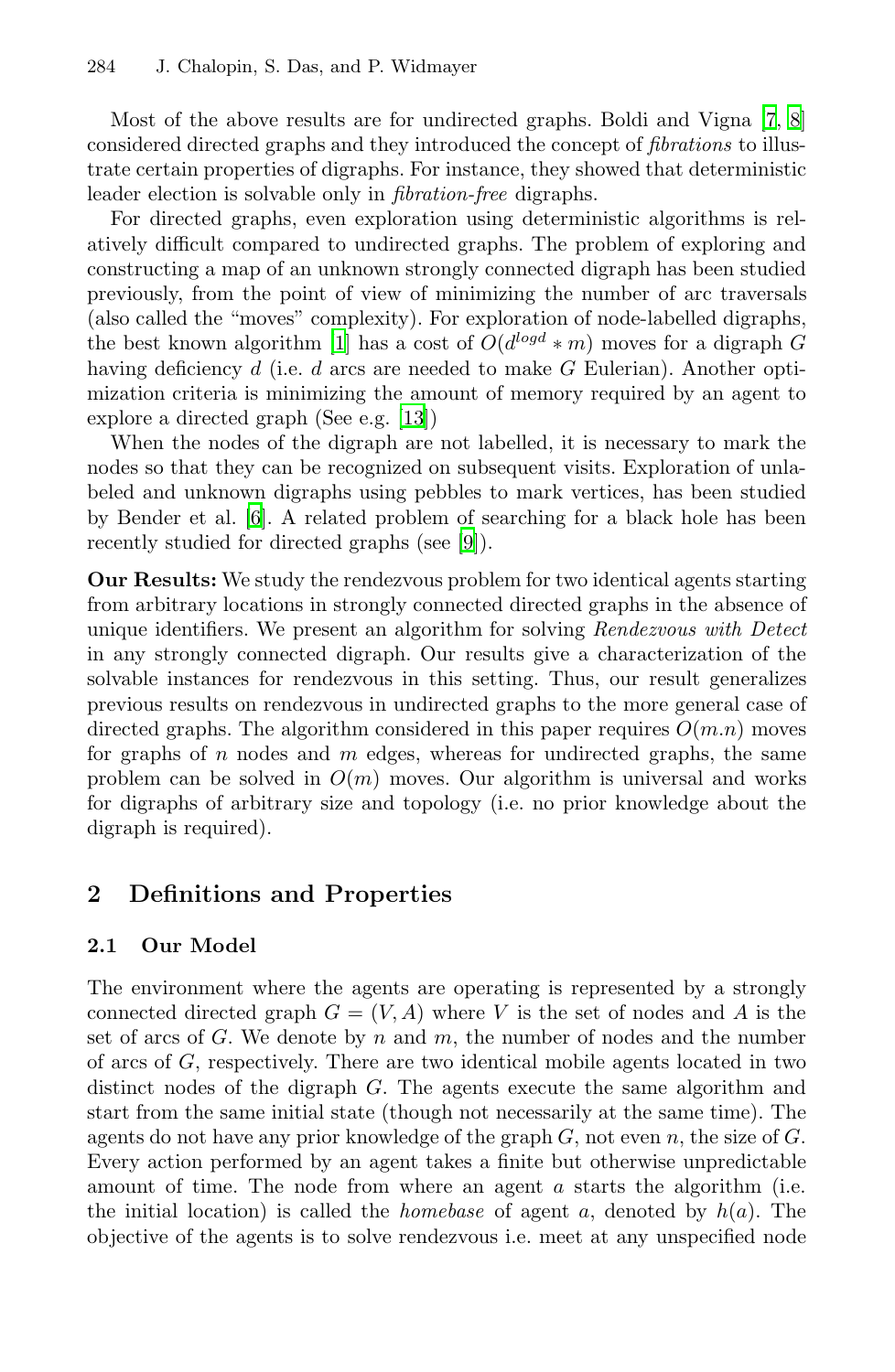of the digraph G. We denote an instance of the rendezvous problem by  $(G, \chi_p)$ where  $\chi_p: V \to \{0, 1\}$  is a node-labeling of G such that  $\chi_p(v) = 1$  if there exists an agent a such that  $h(a) = v$ , and  $\chi_p(v) = 0$  otherwise.

The agents can traverse the arcs of G only from the tail end to the head end (but not the other way). Since  $G$  is strongly connected each node has at least one incoming and at least one outgoing arc. We denote by  $d_{in}(v)$  (resp.  $d_{out}(v)$ ) the number of incoming (resp. outgoing) arcs at  $v$ . The arcs going out from a node v are locally oriented i.e. they are labelled as  $1, 2, \ldots, d_{out}(v)$ . Similarly, the arcs incoming at a node v are labelled as  $1, 2, \ldots, d_{in}(v)$  and an agent arriving at node v by an arc e, knows the label of e at v. Note that each arc  $e = (u, v)$  of G has two labels, one at the tail end  $u$  and the other at the head-end  $v$ . The arc labeling of G (sometimes called the port numbering) is specified by  $\lambda : A(G) \to \mathbb{N}^2$ . We call this the Duplex arc-labeling model. Note that this model corresponds to the *Port-to-Port*(PP) model in the m[ess](#page-11-0)age passing system, as defined by Yamashita and Kameda [18].

We will also consider the more general case of Simplex arc-labeling where only outgoing arcs at a node  $v$  are labelled, but not the incoming arcs. In other words, an agent arriving at node  $v$  does not know through which arc it arrived. In this case, the arc labeling of G is specified by  $\lambda : A(G) \to \mathbb{N}$ . This model corresponds to the *Port-to-Mailbox* (PM) model in the message passing system of Yamashita and Kameda [18]. The difference between the two models and the effect it has on the computations, is further discussed in Section 4.

Each node  $v \in G$  has a whiteboard and any agent visiting node v can read or write to that whiteboard. We use  $label(v)$  to denote the contents of the whiteboard of the node v. Initially all whiteboards are empty, so label(v)=  $\phi$ , for each  $v \in V(G)$ . Whenever the two agents are in the same node, they see each other and stop.

## **2.2 Coverings of Digraphs**

For the definitions given below, we consider multigraphs, i.e. digraphs that possibly contain parallel arcs and self loops. Such a multigraph is denoted by  $D = (V(D), A(D), s, t)$  where  $V(D)$  is a set of vertices,  $A(D)$  is a set of arcs, and s and t [ar](#page-13-9)e two functions that assign to each arc two elements of  $V(D)$ : a source and a target. A path between two vertices  $u$  and  $v$  in  $D$  is a sequence of arcs  $a_1, a_2,... a_p$  such that  $s(a_1) = u, \forall 1 \le i \le p-1, t(a_i) = s(a_{i+1})$  and  $t(a_p) = v.$ 

A *homomorphism*  $\gamma$  between the multigraph D and the multigraph D' is a mapping  $\gamma: V(D) \cup A(D) \to V(D') \cup A(D')$  such that for each arc  $a \in A(D)$ ,  $\gamma(s(a)) = s(\gamma(a))$  and  $\gamma(t(a)) = t(\gamma(a))$ . An homomorphism  $\gamma$  is an *isomorphism* if  $\gamma$  is bijective. We now define the notion of graph coverings, borrowing the terminology of Boldi and Vigna[8].

**Definition 1.** *A* covering projection *is a homomorphism*  $\varphi$  *from D to D' satisfying the following: (i) For each arc*  $a'$  *of*  $A(D')$  *and for each node* v *of*  $V(D)$ *such that*  $\varphi(v) = v' = t(a')$  *there exists a unique arc a in*  $A(D)$  *such that*  $t(a) = v'$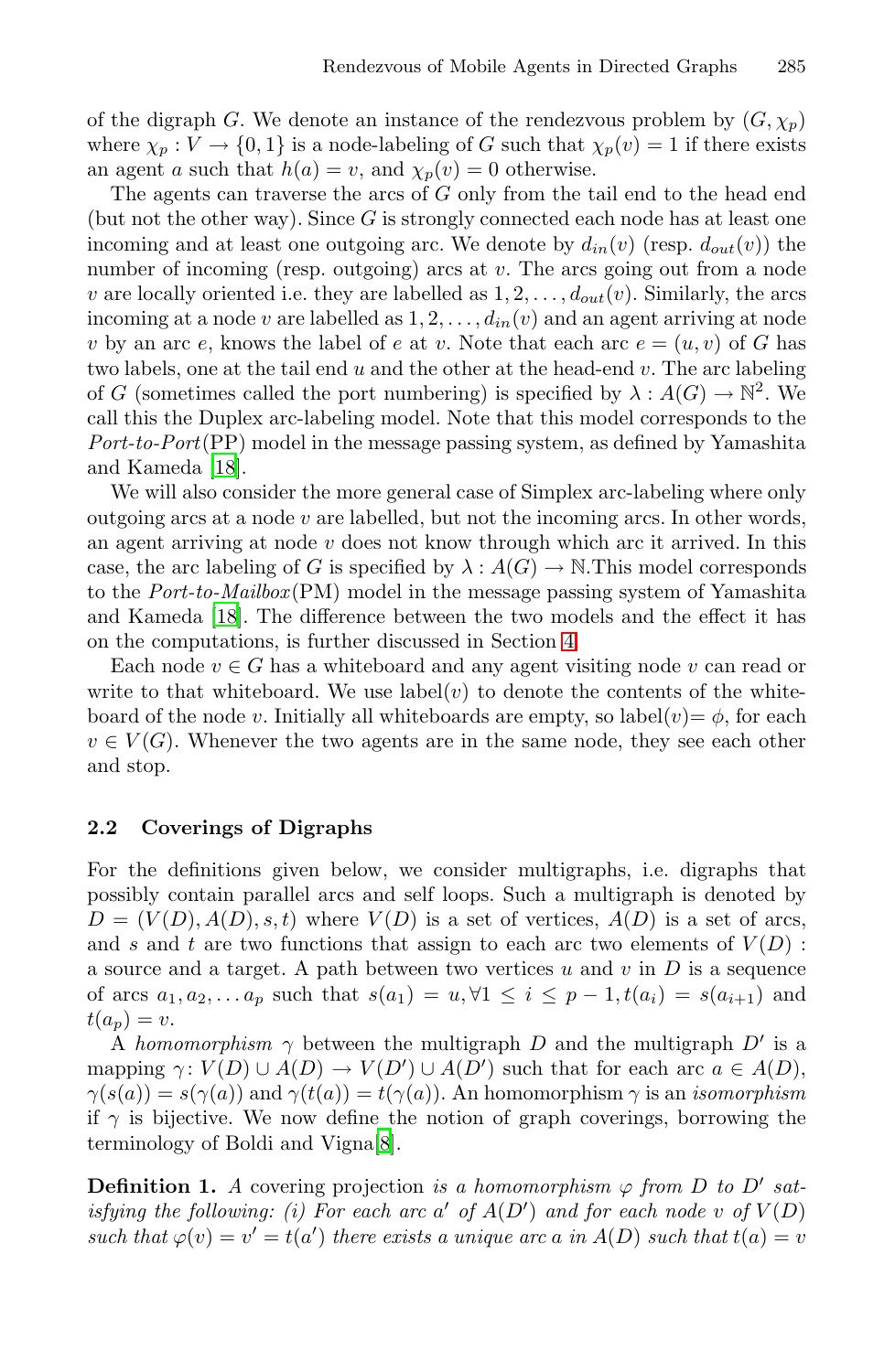and  $\varphi(a) = a'$ . *(ii)* For each arc a' of  $A(D')$  and for each node v of  $V(D)$  such *that*  $\varphi(v) = v' = s(a')$  *there exists a unique arc a in*  $A(D)$  *such that*  $s(a) = v$ *and*  $\varphi(a) = a'$ .

If the homomorphism  $\varphi$  satisfies only property (i) above, it is called a *fibration*, whereas if it satisfies only property (ii), it is called an *opfibration*. If a covering projection  $\varphi : D \to D'$  exists, D is said to be a *covering* of D' via  $\varphi$  and D' is called the base of  $\varphi$ . The notions of coverings extend to labelled digraphs in an obvious way: the homomorphisms must preserve the labeling. Throughout the paper we will consider digraphs where the vertices and arcs are labelled with labels from a recursive label set L (The labeling of D is denoted by  $\mu_D$ ). We will consider homomorphisms which preserve these labelings.

**Definition 2.** *A labeled digraph*  $(D, \mu_D)$  *is said to be* covering-minimal *if there does not exist any labeled multigraph*  $(D', \mu_{D'})$ , where  $D'$  *is not isomorphic to* D, such that  $(D, \mu_D)$  is a covering of  $(D', \mu_{D'})$  via a label-preserving covering *projection.*



**Fig. 1.** There exists an opfibration from digraph  $G_1$  to  $H$  and a covering projection from digraph  $G_2$  to  $H$ . So,  $G_2$  covers  $H$ , while  $G_1$  is covering minimal. (The arc labeling is not shown in the figure and the node-labeling is illustrated by colors black and white.)

### **2.3 Impossibility Result**

We now present a characterization of labelled digraphs where it is possible to solve rendezvous of mobile agents. First let us consider some known computability results for digraphs.

**Lemma 1 ([8]).** *Given a digraph* G(V,A) *and an arbitrary (non-injective) labeling*  $\mu$ <sup>*G*</sup> *on G*, *if there exists a label-preserving covering projection from the labelled digraph*  $(G, \mu_G)$  *to a labeled multigraph*  $(H, \mu_H)$ *, such that*  $|V(H)| < |V(G)|$  *then it is impossible to solve leader election using message-passing in*  $(G, \mu_G)$ *.* 

**Lemma 2.** For a directed graph  $G$ , a port numbering  $\lambda$  on the arcs of  $G$ , and *a bicoloring*  $\chi_p : V \to \{0,1\}$  *of the nodes of G, if there exists an algorithm for solving rendezvous of mobile agents that start from nodes of same color in* G*, then there is an algorithm for solving leader election by message passing in*  $(G, \lambda, \chi_p)$ .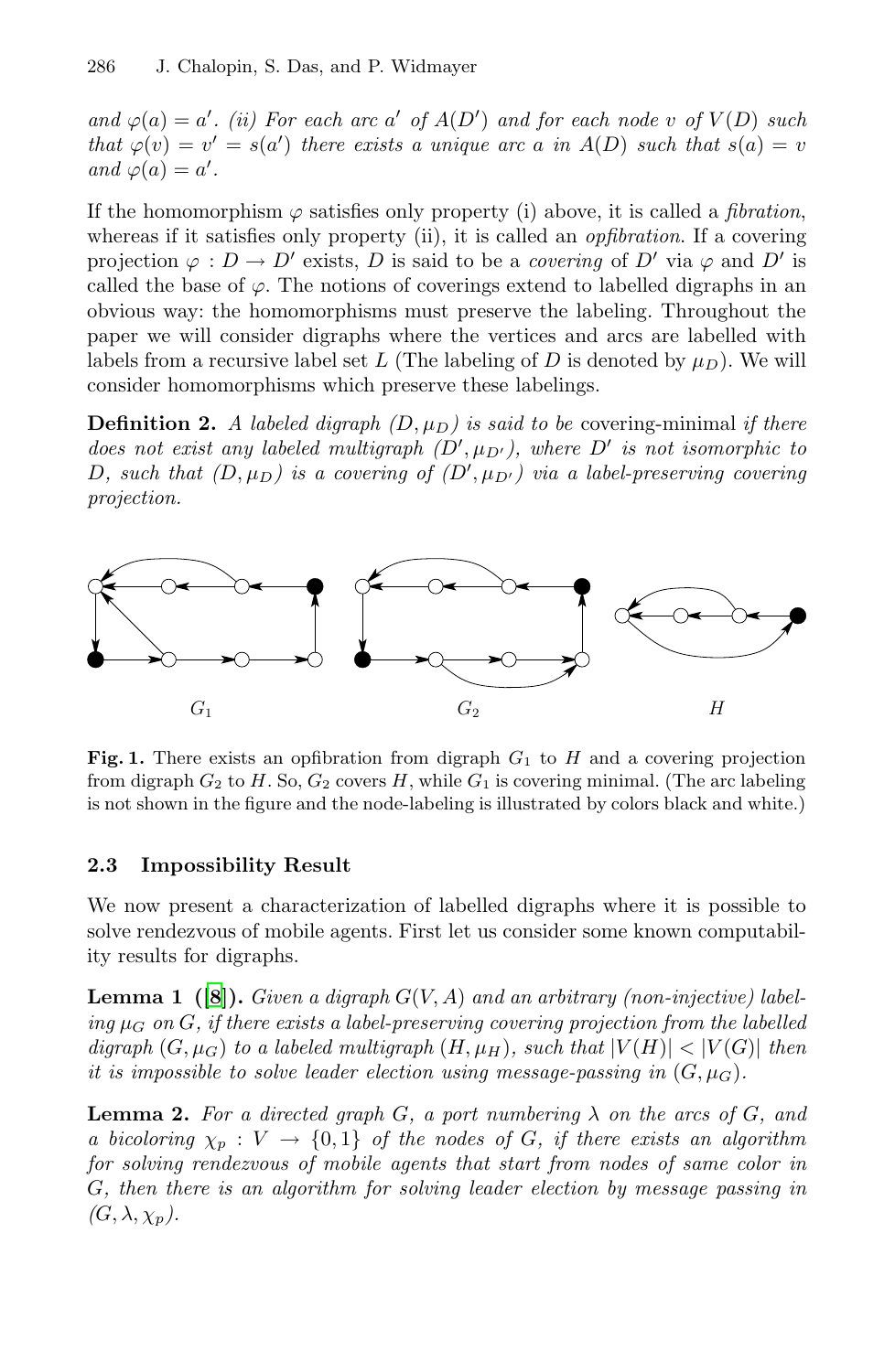The above result follows trivially from the fact that a mobile agent algorithm can be simulated by a message-passing algorithm where the messages are simply an encoding of the agent's states and their algorithm (see [3] for details). Once rendezvous is solved on the digraph  $G$ , there is exactly one node that contains all the agents and this node can be the designated leader.

Based on the above results, it follows that rendezvous is not possible in a labelled digraph  $(G, \lambda, \chi_p)$  which is not covering minimal. In the next section we present an algorithm the solves rendezvous for all strongly connected digraphs that are covering minimal. Thus, we have the following result:

**Theorem 1.** *G[ive](#page-11-0)n any strongly connected directed graph* G*, a port numbering*  $\lambda$  *on the arcs of* G, and node labeling  $\chi_p$  that denotes the initial placement of two *identical agents in* G, Rendezvous is solvable if and only if  $(G, \lambda, \chi_p)$  is covering *minimal.*

The above result holds irrespective of whether the port numbering  $\lambda$  is a simplex or duplex arc-labeling. In the next section, we present an algorithm for rendezvous assuming duplex arc-labeling (i.e. when both incoming and outgoing arcs are locally oriented). In section 4, we will show how to extend the algorithm for the case of simplex arc-labeling.

# **3 Rendezvous Algorithm**

A usual strategy for deterministic rendezvous in unknown graphs is the following. Each agent marks its initial location, explores the graphs and builds a labelled map of the graph. From the map and initial position of the agents in the map, the agents can compute a unique locati[on](#page-5-0) (if it exists, i.e. if the map is asymmetric) and both agents move to that location.

<span id="page-5-0"></span>Exploration of a digraph is relatively easy if each agent is provided with a unique marker distinct from that of the other agent (for instance, suppose that one agent has a spray-can of *blue* paint and the other agent has a spray-can of *red* paint). An agent can explore the digraph G by following a depth-first strategy and writing on each visited node using the distinct marker (so that it can recognize it on later visits). Such an algorithm for exploring a digraph is presented as Algorithm Simple-Explore (See Algorithm 1). During the algorithm, the agent maintains a counter that is incremented whenever a new node is visited. The (counter, marker) pair provides a unique label for each node  $v$  that is visited by the agent. It is easy to see that the algorithm succeeds in building a map of any strongly connected digraph G.

**Lemma 3.** *On executing Algorithm Simple-Explore using a unique marker, on any strongly connected digraph* G*, the agent outputs a map of the digraph.*

**Lemma 4.** *Algorithm Simple-Explore requires*  $O(m \cdot n)$  *moves by an agent.* 

In general, the agents would not have access to distinct markers at the beginning of the algorithm. We now show how two identical agents may obtain distinct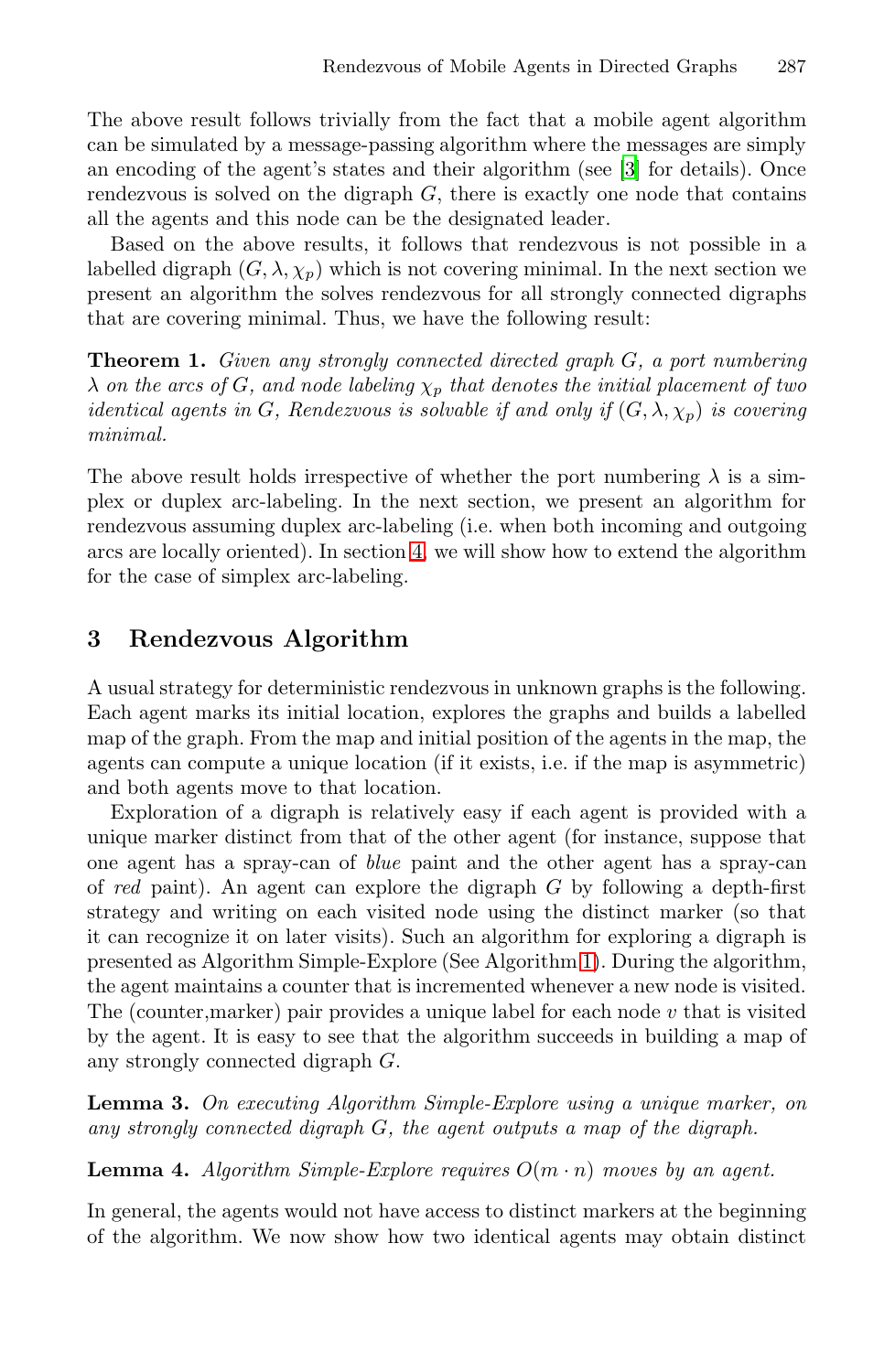## **Algorithm 1. SimpleExplore(MARKER)**

 $MAP \leftarrow \phi$ ; Count  $\leftarrow$  1; Write (MARKER, Count) on current node; Increment Count; Add current node to MAP; **while** <sup>∃</sup> *a reachable node in* MAP *that has unexplored arcs* **do** Go to the closest reachable node  $u$  that has unexplored arcs; Choose the unexplored arc e with smallest label; Traverse arc  $e = (u, v)$  to reach node v; **if** v is marked with **MARKER**, (i.e.  $v \in MAP$ ) **then** add arc *e* to *MAP*; **else** Write (MARKER, Count) on node v; Increment Count; Add node  $v$  and arc  $e$  to  $MAP;$ Return MAP;

markers for exploring the digraph. Each agent starts by exploring the digraph and whenever it arrives at *i*th node in its traversal, it simply writes the integer  $i$ on the node. The agent a maintains a partial map  $M_a$  containing the nodes and arcs visited so far by the agent (The map  $M_a$  is a subgraph of  $G$ ). The problem is that when the agent arrives at an already labelled node, it can not determine whether v was marked by itself (i.e.  $v \in M_a$ ) or node v was marked by the other agent (i.e.  $v \notin M_a$  $v \notin M_a$  $v \notin M_a$ ). At this stage the agent does not know how to update its map M*a*. So, the agent a executes a *checking* procedure (to be described later), in order to determine if node v was marked by another agent. At the end of the checking procedure, eithe[r t](#page-7-0)he agent  $a$  realizes that the node  $v$  is marked by the other agent, or, the agent  $a$  is able to come back to a known node  $u$  in its map  $M_a$ . In the latter case, the agent continues with the traversal without adding the node  $v$  to its map. While in the former case, the agent would have detected an asymmetry i.e. a difference in the maps of the two agents. Thus, in this case, the agent starts a new round of exploration (i.e. it executes Algorithm 1) using its current map  $M_a$  as the unique marker to mark nodes during the exploration. We present below a high level description of the algorithm. A more detailed description (pseudocode) is given in Algorithm 2. We need the following definition.

**Definition 3.** For any two nodes  $u, u' \in G$ ,  $(u, u')$  is called a pseudo-arc if there *is a (not necessarily simple) directed cycle*  $(u, v_0, v_1, \ldots, v_t, u' = u_0, u_1, \ldots, u_t =$ u) *for some*  $t \geq 0$ *, such that label* $(u_i) =$ label $(v_i)$ ,  $0 \leq i \leq t$ ,  $\lambda(v_i, v_{i+1}) =$  $\lambda(u_i, u_{i+1}), 0 \leq i < t,$  and  $\lambda(u_t, v_0) = \lambda(v_t, u_0)$ . We say that an agent traversed *the pseudo-arc*  $(u, u')$  *whenever it traverses the path*  $(u, v_0, v_1, \ldots, v_t, u')$ *.* 

Notice that if  $u_i = v_i$ ,  $0 \le i \le t$  in the above definition, then the pseudo-arc corresponds to an actual arc in  $A(G)$ . On the other hand if  $t = 0$  i.e.  $u = u'$ , then the pseudo-arc corresponds to a pair of symmetric arcs between u and  $v_0$ .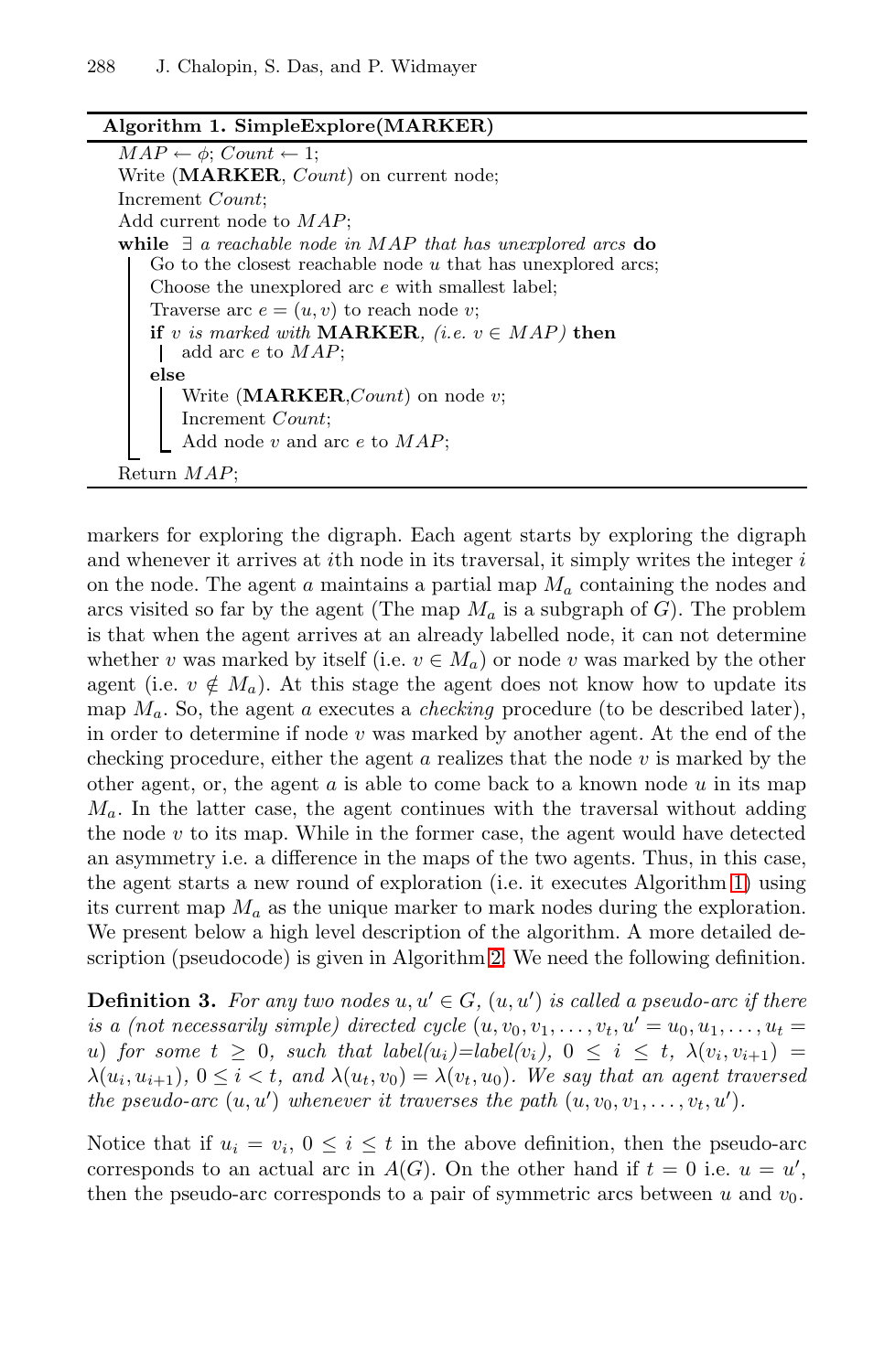# **Algorithm DirRDV**

**Round I:** The agent executes the following steps:

- 1. The agent executes an exploration procedure during which it traverses the graph, marks the nodes that it visits with a counter (unless the node is already marked) and adds any node that it marks, to its local map (the map is a labelled subgraph of  $G$  containing the nodes marked by the agent). The exploration is interrupted whenever either the agent reaches an already marked node  $v$  or there are no more unexplored arcs that can be reached from the current node.
- 2. If the agent has reached an already marked node v, the agent executes procedure *Check-Path* at current node v using its current map, in order to determine if the node v belongs to its map. If procedure Check-Path returns false then node  $v$  does not belong to its map and the agent has detected an asymmetry in the digraph. In this case the agent executes round two of the algorithm. Otherwise if Check-Path returns true, the agent would have returned to a known node u (as shown later) and the agent continues the exploration from node u.
- 3. If there are no unexplored arcs incident to any reachable node in the map, then the agent terminates the exploration and executes procedure Check-MAP. If the procedure returns true then the current instance is not covering minimal and thus, the agent declares that rendezvous is not possible. If procedure Check-MAP returns false then the agent has detected an asymmetry in the digraph. In this case the agent executes round two of the algorithm.

During Round-I, whenever the agent arrives at an unmarked node  $v$ , it writes on the whiteboard the label of v which consists of the round number, value of the counter, the current map, and the number of unexplored arcs incident to  $v$ . The partial map  $M_a$  maintained by the agent  $a$  contains each node marked by this agent (along with its label) and each explored arc which the agent used to reach an unmarked node (such an arc is called *discovery arc*). For any explored arc that leads to a marked node, the agent adds a *pseudo-arc* to its map.

**Round II:** Let  $M_a$  be the map obtained by an agent a at the end of first round. The agent executes algorithm Simple-Explore using M*<sup>a</sup>* as the marker. Let  $(G, \mu_G)$  be the output of the procedure and  $\lambda$  be the arc labeling part of  $\mu$ <sub>*G*</sub>. The agent can obtain the labeling  $\chi_p$  by assigning  $\chi_p(v) := 1$  for any node v whose label has counter value of 1;  $\chi_p(u) = 0$  for any other node u. If  $(G, \lambda, \chi_p)$ is covering minimal then the agent computes a unique rendezvous location (that depends only on  $G$ ,  $\lambda$  and  $\chi_p$ ) and moves to that location using its map. Otherwise the agent declares the problem is not solvable and terminates.

<span id="page-7-0"></span>**Procedure Check-Path:** This procedure is executed at a marked node v, by an agent a that reached v through the arc  $e = (u, v)$ . Let the current map of agent a be M which is a labelled subgraph of  $G$ . If the label of v does not appear in M then the procedure returns false. Otherwise there is a node  $u'$  in M that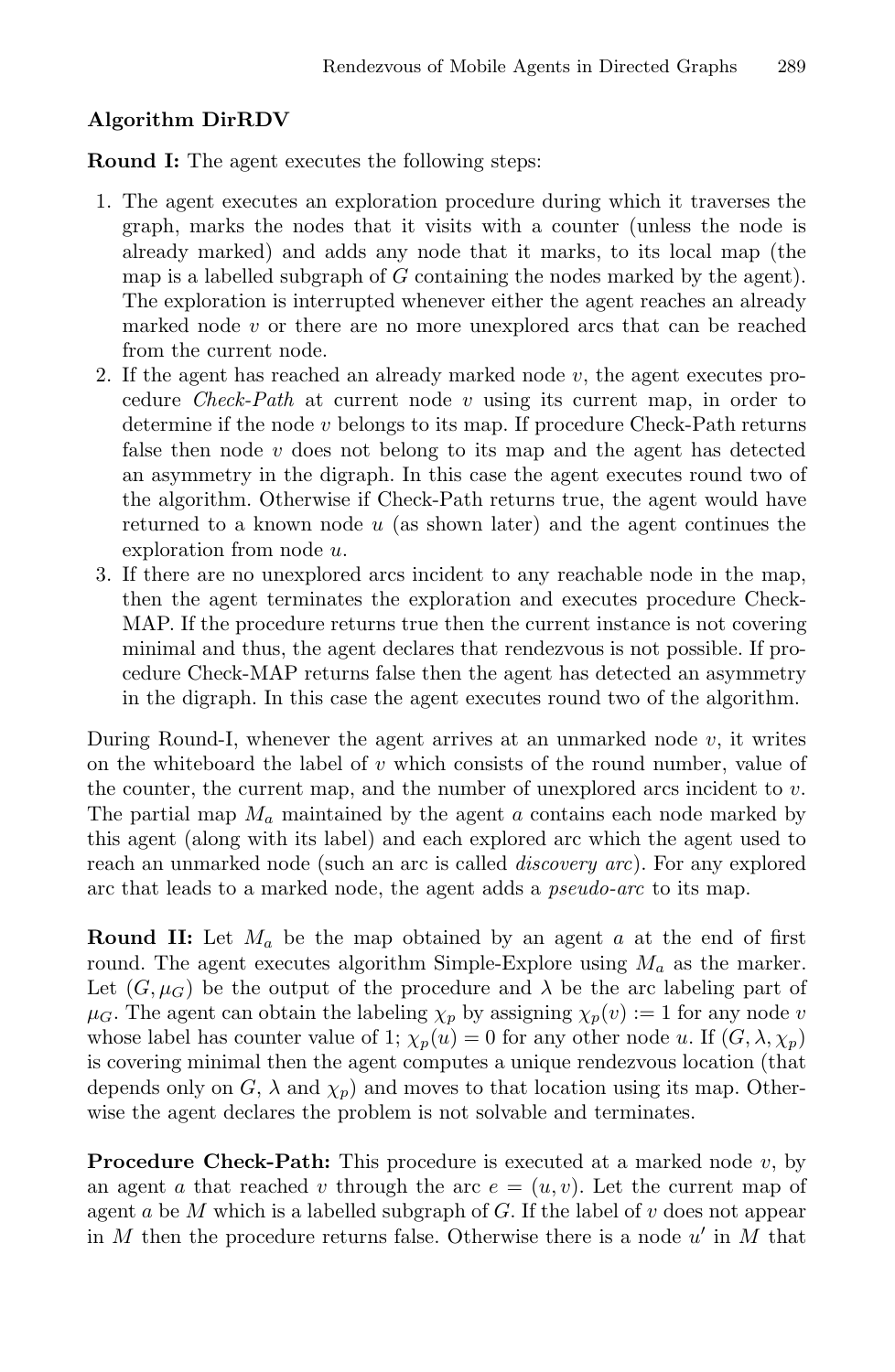**Algorithm 2. DirRDV**

/\* Algorithm for rendezvous with detect, for two agents. \*/ Write  $HOME$  on the starting node; **begin**  $Round := 1; // Begin 1st Round$  $MAP := \phi$ ;  $Count := 1;$ Write visited(Round, MAP, Count) on current node; Increment Count; Add current node to MAP; **while** <sup>∃</sup> *a reachable node in* MAP *that has unexplored arcs* **do** Go to the closest reachable node  $u$  that has unexplored arcs; Choose the unexplored arc e with smallest label; Mark e as explored at node u; Traverse arc e to reach node v; **if** v *is already marked* **then** Result := execute Check-Path  $(MAP, u, e, label(v));$ **if**  $Result = true, (i.e. \exists u_0 \in MAP \ s.t. \ label(v) = label(u_0))$  **then** Add pseudo-arc  $(u, u_0)$  to  $MAP;$ Write the new MAP at node  $u_0$ ; **else** Go to next round; **else** Add node v and arc e to MAP; Write visited( $Round, MAP, Count$ ) on node v; Increment Count;  $Result := Exercise 2 \text{Check-Map}(MAP);$ **if** *Result = true* **then** return "Rendezvous is not possible" ;  $\mathbf{I}$ **else** Go to next round; **end begin**  $Round := 2; // Begin 2nd Round$  $\mathbf{MARKER} := (Round, MAP);$ Map2 := Simple-Explore (**MARKER**);  $v := \text{RV-point}(\text{Map2});$ Go to node  $v$  using Map2; **end**

has the same label as v. In this case there exists a directed path  $P$  from  $u'$  to  $u$  in M. The agent tries to traverse, from the current node  $v$ , the path having a same label-sequence as path P. If such a path does not exist or the agent detects a discrepancy between the path it is traversing and the path  $P$  in  $M$ , then we know that node v was marked by the other agent and thus,  $v \notin M$ . In this case, the procedure returns false. Otherwise the procedure returns true and this implies either node u' is same as node v (i.e. arc e completes a cycle in  $M$ )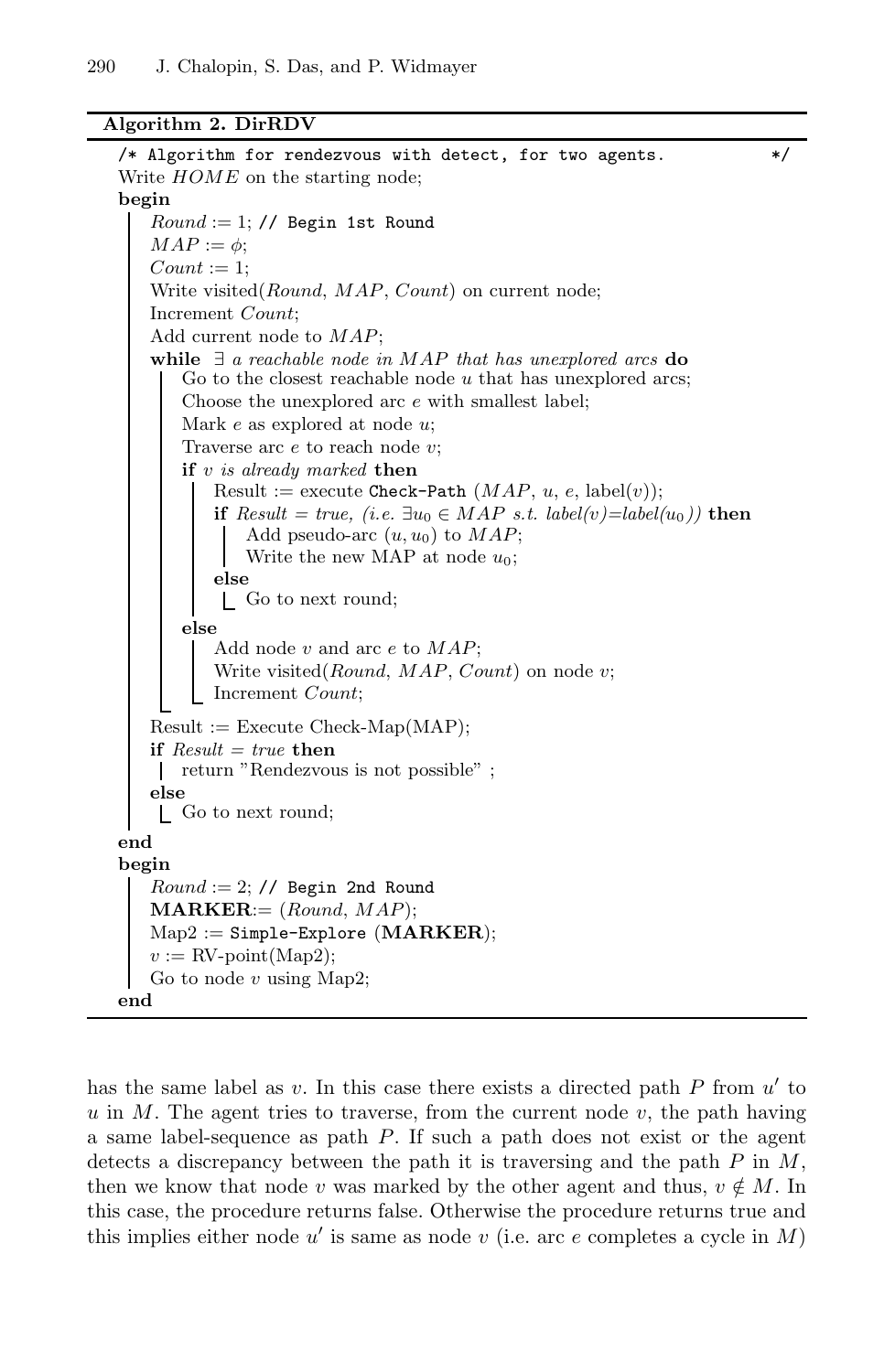or  $u'$  and v are symmetric nodes in G. In either of these cases, the agent has returned to the known node  $u'$  in its map, at the end of the checking procedure.

**Procedure Check-Map:** The agent executes this procedure to check the accuracy of the map that it obtained. The agent first writes the current map on the whiteboard of each node that it originally marked. Then the agent traverses the path corresponding to each pseudo arc in the map and compares the label of each node with the corresponding node in its map. If there is a mismatch, the procedure returns false (i.e. the agent has detected an asymmetry in the digraph). Otherwise the procedure returns true at the end of the traversal. (In this case the map is the base of a covering on the labelled graph  $(G, \lambda, \chi_p)$  as shown later.)



<span id="page-9-1"></span>Fig. 2. The labelled digraph M is the map computed by the agents executing our algorithm on  $G$ . The thin arcs in  $M$  are the pseudo-arcs and black nodes are homebases.

**Lemma 5.** *If procedure Check-Path returns true for the arc* (u, v)*, then the* agent has returned to a known node  $u_0$  in its current map and it has discovered  $a$  *new pseudo-arc*  $(u, u_0)$ .

*Proof.* Let v be the current node and  $e = (u, v)$  be the last arc traversed by the agent (let's call it agent  $a$ ), at the start of the procedure. The agent  $a$  is trying to determine whether node v belongs to its current map  $M_a$ . Note that  $u \in M_a$ and there exists a node  $u_0 \in M_a$  such that  $label(u_0) = label(v)$  (otherwise the procedure would have returned false). If v was marked by agent a then  $v = u_0$ (since the agent would not mark two nodes with the same label). In this case the agent returns to node  $u_0$  at the end of the procedure after traversing the path  $P = (u_0, u)$  $P = (u_0, u)$  $P = (u_0, u)$  followed by arc e.

<span id="page-9-0"></span>Otherwise node v was marked by the other agent (say agent b), i.e.  $v \neq u_0$ . At the end of the procedure the agent arrives at a node w such that  $label(w)=label(v)$ (otherwise the procedure would return false). Note that either  $w = v$  or  $w = u_0$ , since there are at most two nodes in the digraph having the same label. Suppose  $w = v$  and let us consider the directed path P' traversed by the agent during the procedure. This path has the same labels as path  $P$  above and ends at the same node  $(v)$  as path P. There can not be two distinct incoming arcs with the same label at any node<sup>1</sup>. Thus the paths P and P' are the same, i.e.  $u_0 = v$ ; A contradiction! Thus, the node  $w \neq v$ , which implies that  $w = u_0$ . So, the agent would finally arrive at node  $u_0 \in M_a$  in either case.  $\Box$ 

 $1$  Recall that we assume duplex arc-labeling.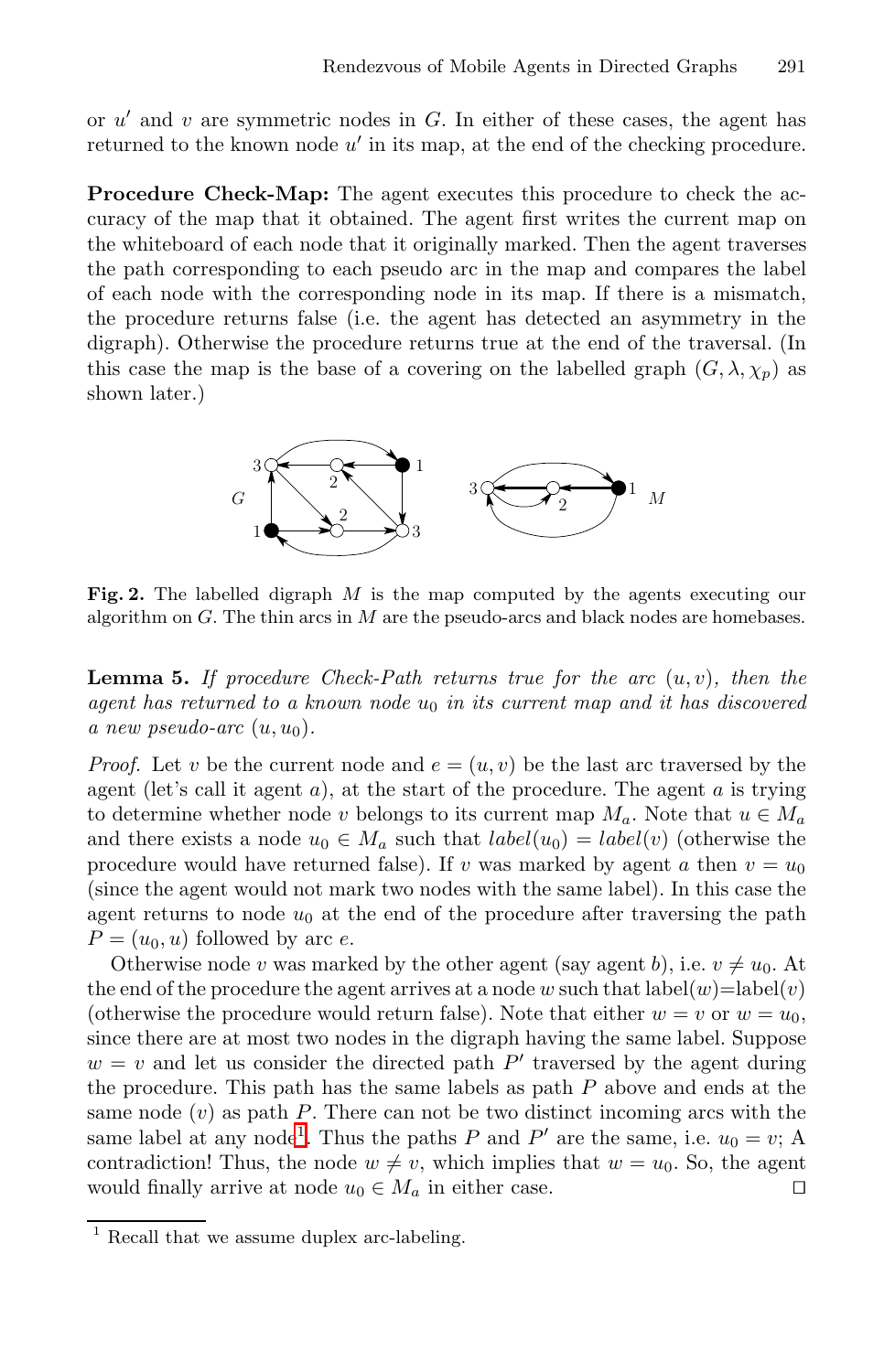#### <span id="page-10-0"></span>292 J. Chalopin, S. Das, and P. Widmayer

**Lemma 6.** *If an agent reaches round two of the algorithm* **DirRDV***, then the two agents have distinct maps at the end of round one.*

*Proof.* An agent reaches round two, if during round one, either an execution of procedure Check-Path returns false or an execution of Check-MAP returns false. Suppose an agent  $a$  executes procedure Check-Path at node  $v$  after traversing arc  $e = (u, v)$  and the procedure returns false. This implies that node  $v \notin M_a$ , the current map of agent  $a$ . Let  $M_b$  be the current map of the other agent. We know  $v \in M_b$ . If label(v) does not exist in  $M_a$ , then  $M_a \neq M_b \bigcup H$  for any (possibly empty) subgraph H of G. Thus, even if agent b adds more nodes and arcs to its map, its map would never be same as  $M_a$ . Now let us consider the other case when one of the nodes  $u_0 \in M_a$  has the same label as node  $v \in M_b$ . In this case there is no directed path starting from  $v$  that has the same sequence of labels as the path  $P = (u_0, u) \in M_a$ . The agent b can not mark any other node w to its map such that  $\text{label}(w)$ =label(v). Thus, the map of agent b would never contain any path corresponding to the path P in M*a*. Thus the map M*<sup>a</sup>* would be distinct from the map obtained by agent  $b$  at the end of its execution of round one of the algorithm.

Let us consider the other scenario when the procedure check-MAP returns false. In this case, either the map  $M_a$  is not strongly connected or the maps written on some of the nodes do not correspond to the map carried by the agent. In the latter case it is easy to see that the maps carried by the two agents are distinct. In the former case, notice that  $(G, \lambda, \chi_p)$  is not a covering of  $M_a$ (since G is strongly connected and  $M_a$  is not). This implies that the map of the other agent (which is node disjoint from  $M_a$ ) can not be an exact copy of  $M_a$ .  $\Box$ 

<span id="page-10-1"></span>The algorithm terminates unsuccessfully if the procedure CheckMAP returns true. This happens when the map constructed by the agent at the end of its exploration (i.e. when there are no more unexplored arcs) is a strongly connected digraph  $M$  such that the map written on any node that the agent visits is identical. In this case we can show that the original labelled digraph  $(G, \lambda, \chi_p)$ is a covering of M.

**Lemma 7.** *If the procedure Check-MAP returns true, then the labeled digraph*  $(G, \lambda, \chi_p)$  *is not covering minimal.* 

*Proof.* Omitted.

**Theorem 2.** *For any strongly conn[ect](#page-10-0)ed digraph* G *and a duplex arc-labeling* λ *on* G*, algorithm* **DirRDV***solves the rendezvous of two agents placed initially according to*  $\chi_p$ *, if*  $(G, \lambda, \chi_p)$  *is covering minimal and otherwise detects that rendezvous is not solvable.*

*Proof.* The algorithm executed by an agent may terminate after round one only if the procedure CheckMAP returns true. In this case, we know that  $(G, \lambda, \chi_p)$  is not covering minimal as proved in Lemma 7. In all other cases, both the agents reach round two of the algorithm. Thus, due to Lemma 6, the two agents have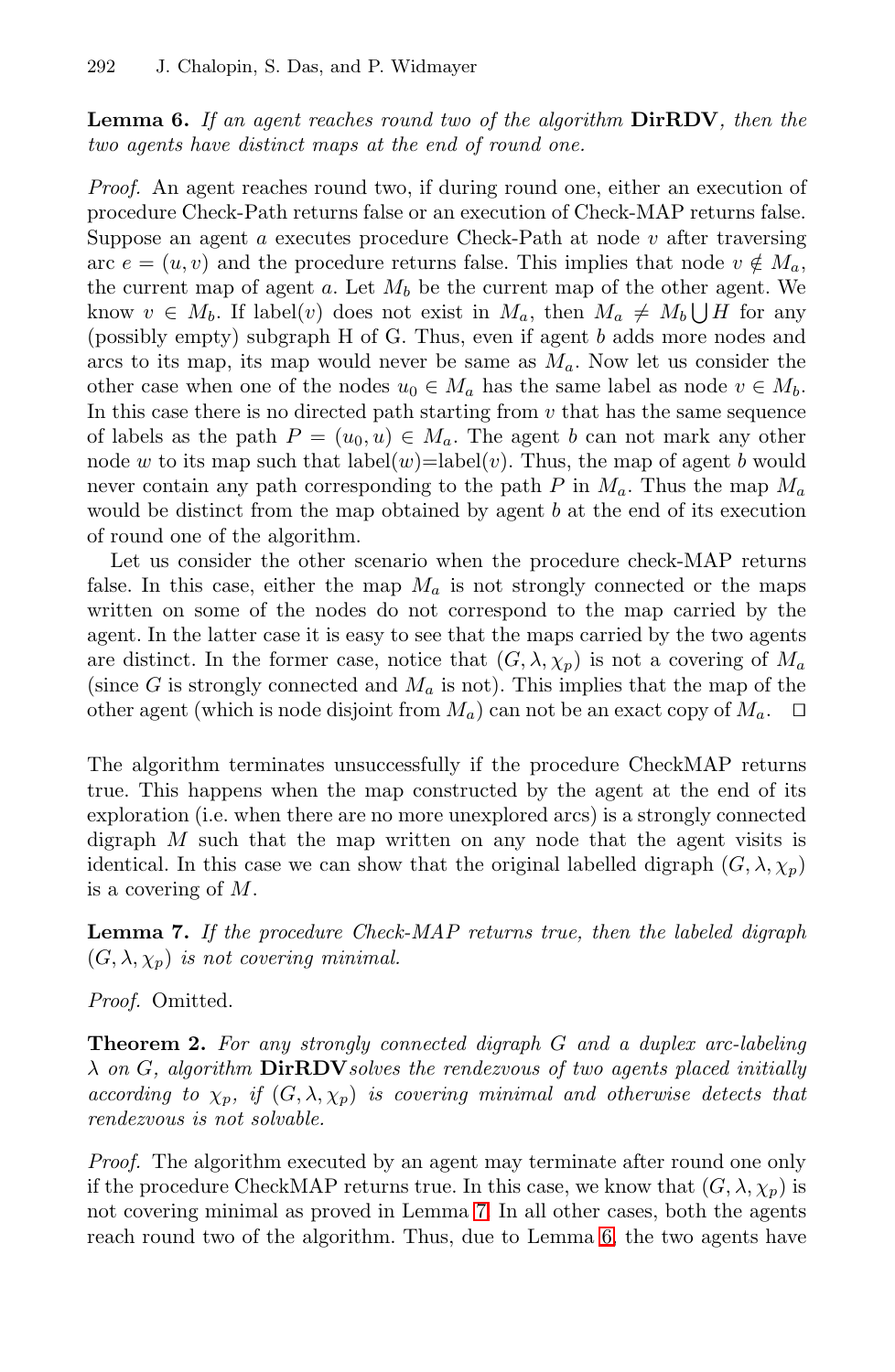distinct maps at the end of round one. The marker used by each agent consists of the round number and its map at the end of round one; This marker is distinct from the marker used by the other agent and also distinct from the markers used by both agents in the first round. Thus, due to Lemma 3 each agent successfully builds the map of  $(G, \lambda, \chi_p)$  and if  $(G, \lambda, \chi_p)$  is covering minimal, the agents can determine a unique location to meet.  $\Box$ 

**Theorem 3.** *Algorithm Rendezvous requires* O(m.n) *moves by the agents in total.*

<span id="page-11-0"></span>*Proof.* The exploration part of the algorithm requires  $O(m.n)$  moves by the agents (to explore each unexplored arc,  $e = (u, v)$  the agent has to traverse at most n arcs to reach the source u of the arc). There are at most m calls to the procedure *Check-Path* and each execution of *Check-Path* requires O(n) moves by an agent. The procedure Check-MAP is executed at most once during the algorithm and this requires  $O(m.n)$  moves (since the size of the traversal path in the procedure is at most  $m \cdot n$ ). Finally the second round of the algorithm has the same complexity as procedure *Simple-Explore*, which requires  $O(m.n)$ moves as shown previously.  $\Box$ 

# **4 Rendezvous without Incoming Arc Labels**

In the previous section, we assumed the presence of local orientation on both the set of incoming arcs and the set of outgoing arcs incident to any node of the digraph. Having local orientation on the outgoing arcs is necessary for navigability in the digraph. In this section we consider digraphs  $G$  with simplex arc-la[be](#page-12-0)ling  $\lambda$  where incoming arcs at a node are not labelled. In fact, in this model, the agent can not even determine the in-degree of a node. The difference between the two models is the following. In [th](#page-9-1)e duplex arc-labeling model, any fibration on  $(G, \lambda, \chi_p)$  was also an opfibration and vice versa. However, in the simplex arc-labeling model, there could exist an opfibration  $\varphi$  from  $(G, \lambda, \chi_p)$  to a smaller labeled digraph even if  $(G, \lambda, \chi_p)$  is covering minimal (and fibrationfree). In this case there exists a node  $v \in G$  such that two arcs  $e, f$  from distinct nodes u, u' lead to the node v such that  $label(u) = label(u')$  and  $\lambda(e) = \lambda(f)$ . For example, see Figure 3 where the node labelled 4 has two similar incoming arcs (from two distinct nodes, both labelled with 2).

One consequence of the above observation is that Lemma 5 does not hold anymore. In other words, after executing procedure Check-Path, if the procedure returns true, then the agent may not have returned to a known node in its map. The agent is either back at a node  $u_0$  in its own map or it is in some symmetric node  $v_0$  in the map of the other agent. The agent was no means of determining which case is true. To solve this problem, we take the following approach. The agent continues with the exploration assuming that it is at node  $u_0$ . In this case the agent may have swapped places with the other agent or both agent may be in the same map. As the two subgraphs corresponding to the two partial maps are symmetric, it does not matter which part the agent is in. In fact we can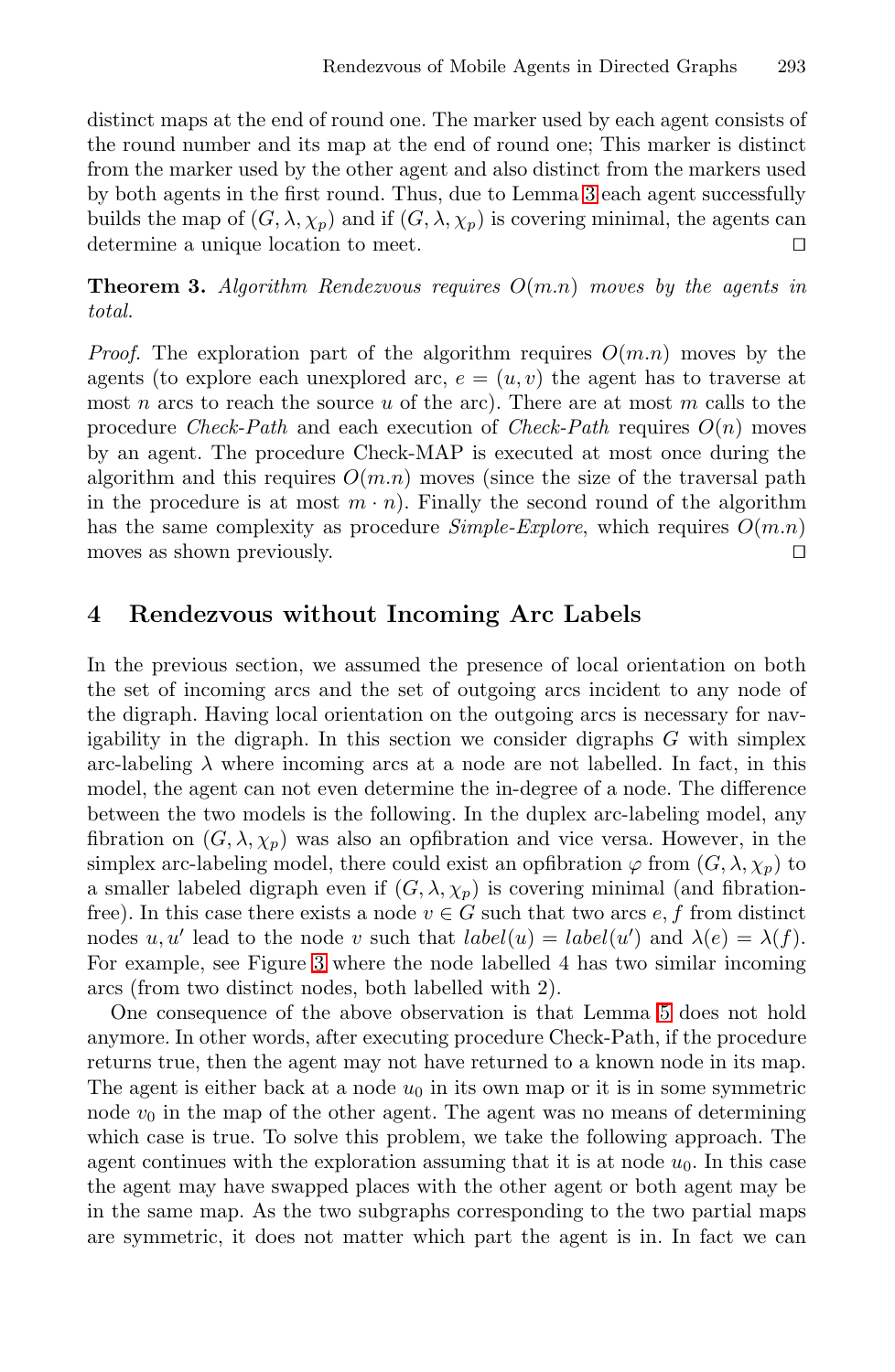#### <span id="page-12-0"></span>294 J. Chalopin, S. Das, and P. Widmayer



**Fig. 3.** An execution of the algorithm on a digraph G without incoming local orientation

show that the same algorithm from the previous section works also for the case of simplex arc labeling.

**Theorem 4.** *For any strongly connected digraph* G*, and a simplex arc-labeling* λ *on* G*, algori[thm](#page-10-0)* **DirRDV***solves the rendezvous of two agents placed initially according to*  $\chi_p$ *, if*  $(G, \lambda, \chi_p)$  *is covering minimal and otherwise detects that rendezvous is n[ot](#page-10-1) solvable.*

*Proof.* During the exploration in round one of the algorithm, each agent maintains a map of the subgraph explored by it. Let  $M_a$  and  $M_b$  be the partial maps of the two agents  $a$  and  $b$  respectively. If the two maps are not symmetric, the agents will detect the asymmetry (during an execution of Check-Path or CheckMAP). Notice that Lemma 6 still holds. So, if the agents go to Round-2, they would have distinct maps and thus, they will successfully solve the rendezvous problem. Further Lemma 7 also continues to hold and if  $(G, \lambda, \chi_p)$  not covering minimal, the agents detect that rendezvous is not possible.

The only difference from the previous section occurs when the maps of the two agents are identical but there exists a node  $v$  of  $G$  which has two incoming arcs e, f having the same label  $x = \lambda(e) = \lambda(f)$ . Suppose node  $v \in M_a$ , then there exists a node  $v' \in M_b$  with identical label as node v. (For an illustration, see Figure 3 where the nodes labeled 4 correspond to v and v'). In this case,  $(G, \lambda, \chi_p)$ is still covering minimal and we show below that the two agents indeed succeed in solving rendezvous for this instance.

The agent that is first to arrive at node v through either arc  $e$  or arc  $f$ , would add an arc labeled x incident to  $v$  in its map and write the new map at  $v$ . The other agent that arrives later to  $v$  through the other arc, would notice that the map at v already contains an arc labeled x incoming at the node v. This inconsistency would be detected when this agent executes Check-Path for the new arc that it traversed. Thus this agent would execute Round-2 of the algorithm using a map that does not contain the arcs  $e$  or  $f$  (such a map is distinct from the map of the other agent). Now consider the other agent which added the arc labeled x to its map. Note that the map written at  $v'$  does not contain such an arc. Thus, when the agent executes CheckMAP at the end of Round-1, it will arrive at node  $v'$  and detect the inconsistency in the maps. So, the procedure CheckMAP would return false and the agent would execute Round-2 of the algorithm using a map which contains one of the arcs  $e$  or  $f$ . Thus, the two agents execute round-2 using distinct maps (i.e. distinct markers) and they would succeed in solving rendezvous.  $\Box$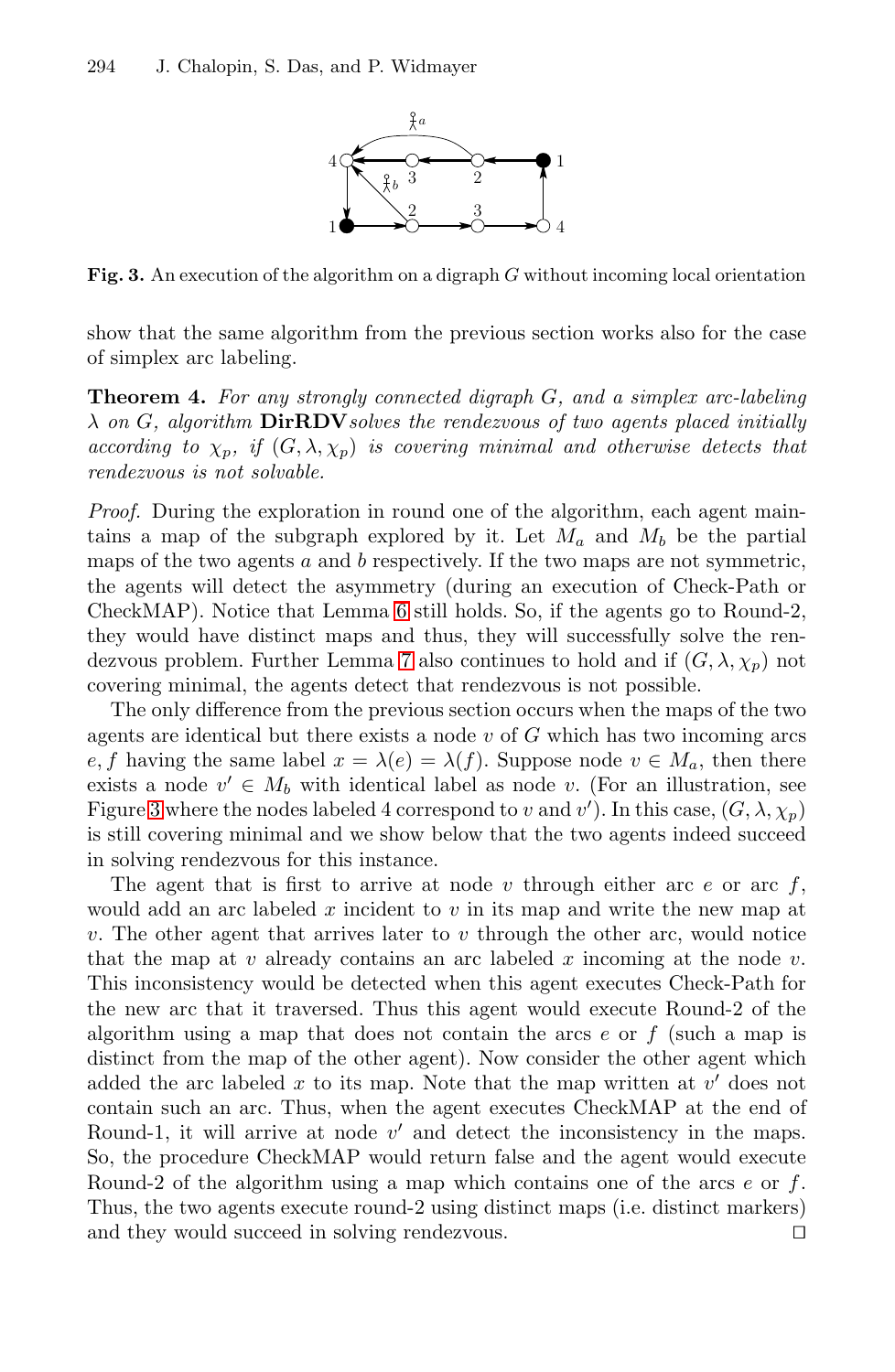## **5 Conclusions**

In this paper, we considered the rendezvous of two agents in strongly connected digraphs. If the digraph  $G$  is not strongly connected, it is not always possible to explore the graph in general and thus, rendezvous is not possible. For any strongly connected digraph  $G$ , the algorithm we presented achieves the rendezvous of two agents whenever it is deterministically possible, i.e. whenever the labeled digraph  $(G, \lambda, \chi_p)$  is covering minimal (or fibration-free). The rendezvous problem requires breaking the symmetry between two identical agents and a generalization of this problem, called the *Gathering* problem, is to gather together  $k > 2$  agents at a single node of G. To solve the gathering of  $k > 2$ agents we need to extend our solution by generalizing the technique of mapping paths in the graph using pseudo-arcs. A straightforward generalization of the algorithm would involve replacing each pseudo-arc traversal with the traversal of a cycle in the map, repeated  $r = \gcd(1, 2, \ldots k)$  times (instead of just twice as in our algorithm), in order to ensure that the agent returns to the correct subgraph. However, this will blowup the cost of the algorithm exponentially. So, an interesting question to be answered by future research is whether  $k > 2$  agents can gather in anonymous digraphs such that the number of moves is polynomial in the parameters  $n, m$  and  $k$ . For undirected graphs, it is already known to be possible using  $O(m \cdot k)$  moves.

## **References**

- <span id="page-13-7"></span>1. Albers, S., Henzinger, M.R.: Exploring Unknown Environments. SIAM Journal on Computing 29(4), 1164–1188 (2000)
- <span id="page-13-3"></span>2. Angluin, D.: Local and global properties in networks of processors. In: Proc. of 12th Symposium on Theory of Computing (STOC), pp. 82–93 (1980)
- <span id="page-13-0"></span>3. Barrière, L., Flocchini, P., Fraigniaud, P., Santoro, N.: Can we elect if we cannot compare? In: Proc. 15th ACM Symp. on Parallel Algorithms and Architectures (SPAA'03), pp. 200–209 (2003)
- <span id="page-13-1"></span>4. Barri`ere, L., Flocchini, P., Fraigniaud, P., Santoro, N.: Election and rendezvous in fully anonymous networks with sense of direction. Theory of Computing Systems 40(2), 143–162 (2007)
- <span id="page-13-6"></span>5. Baston, V., Gal, S.: Rendezvous search when marks are left at the starting points. Naval Research Logistics 48(8), 722–731 (2001)
- <span id="page-13-8"></span>6. Bender, M., Fernandez, A., Ron, D., Sahai, A., Vadhan, S.: The power of a pebble: Exploring and mapping directed graphs. In: Proc. 30th ACM Symp. on Theory of Computing (STOC), pp. 269–287 (1998)
- <span id="page-13-4"></span>7. Boldi, P., Vigna, S.: An effective characterization of computability in anonymous networks. In: Welch, J.L. (ed.) DISC 2001. LNCS, vol. 2180, pp. 33–47. Springer, Heidelberg (2001)
- <span id="page-13-9"></span>8. Boldi, P., Vigna, S.: Fibrations of graphs. Discrete Math. 243, 21–66 (2002)
- <span id="page-13-2"></span>9. Czyzowicz, J., Dobrev, S., Kralovic, R., Miklík, S., Pardubská, D.: Black Hole Search in Directed Graphs. In: Kutten, S., Žerovnik, J. (eds.) SIROCCO 2009. LNCS, vol. 5869, pp. 182–194. Springer, Heidelberg (2010)
- <span id="page-13-5"></span>10. Dessmark, A., Fraigniaud, P., Kowalski, D., Pelc, A.: Deterministic rendezvous in graphs. Algorithmica 46, 69–96 (2006)